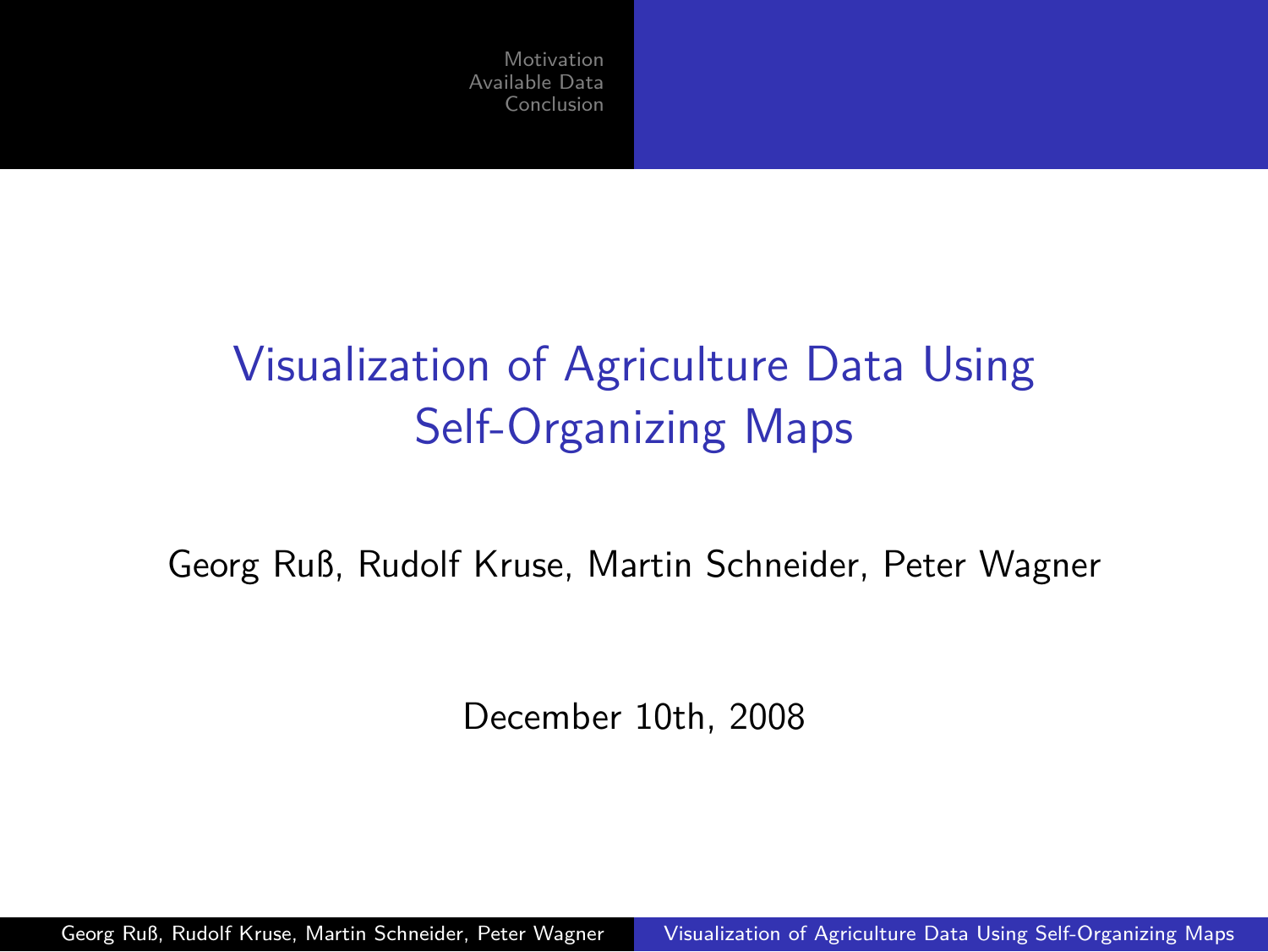#### **Motivation**

- $\blacktriangleright$  precision farming
	- $\blacktriangleright$  cheap data collection
	- ► GPS-based technology
	- $\blacktriangleright$  divide field into small-scale parts
	- $\triangleright$  treat small parts independently instead of uniformly
- ▶ lots of data (sensors, imagery)
- <span id="page-1-0"></span> $\blacktriangleright$  use data mining to
	- $\blacktriangleright$  improve efficiency
	- $\blacktriangleright$  improve yield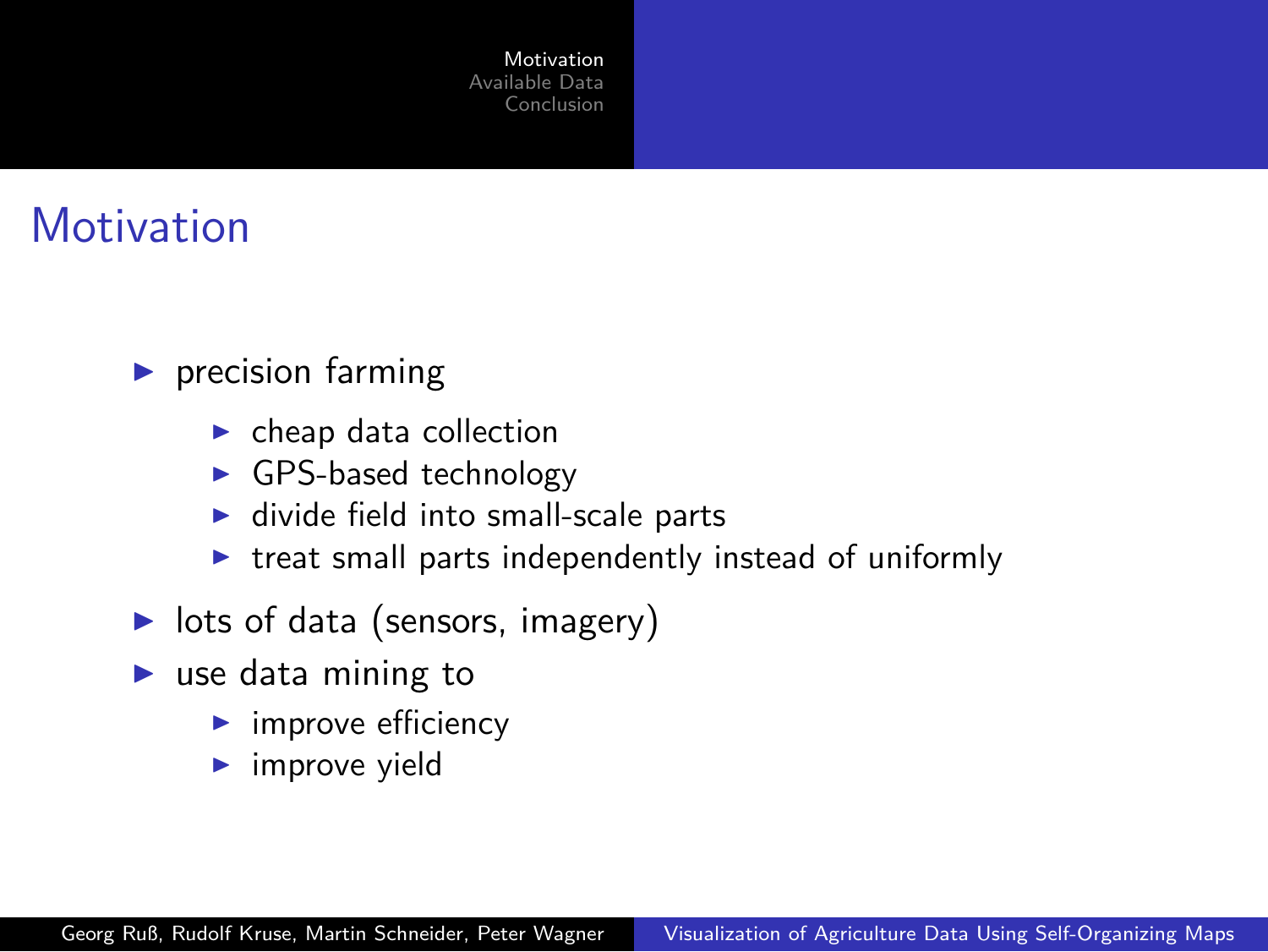#### Data Flow Model



Figure: Data Mining Context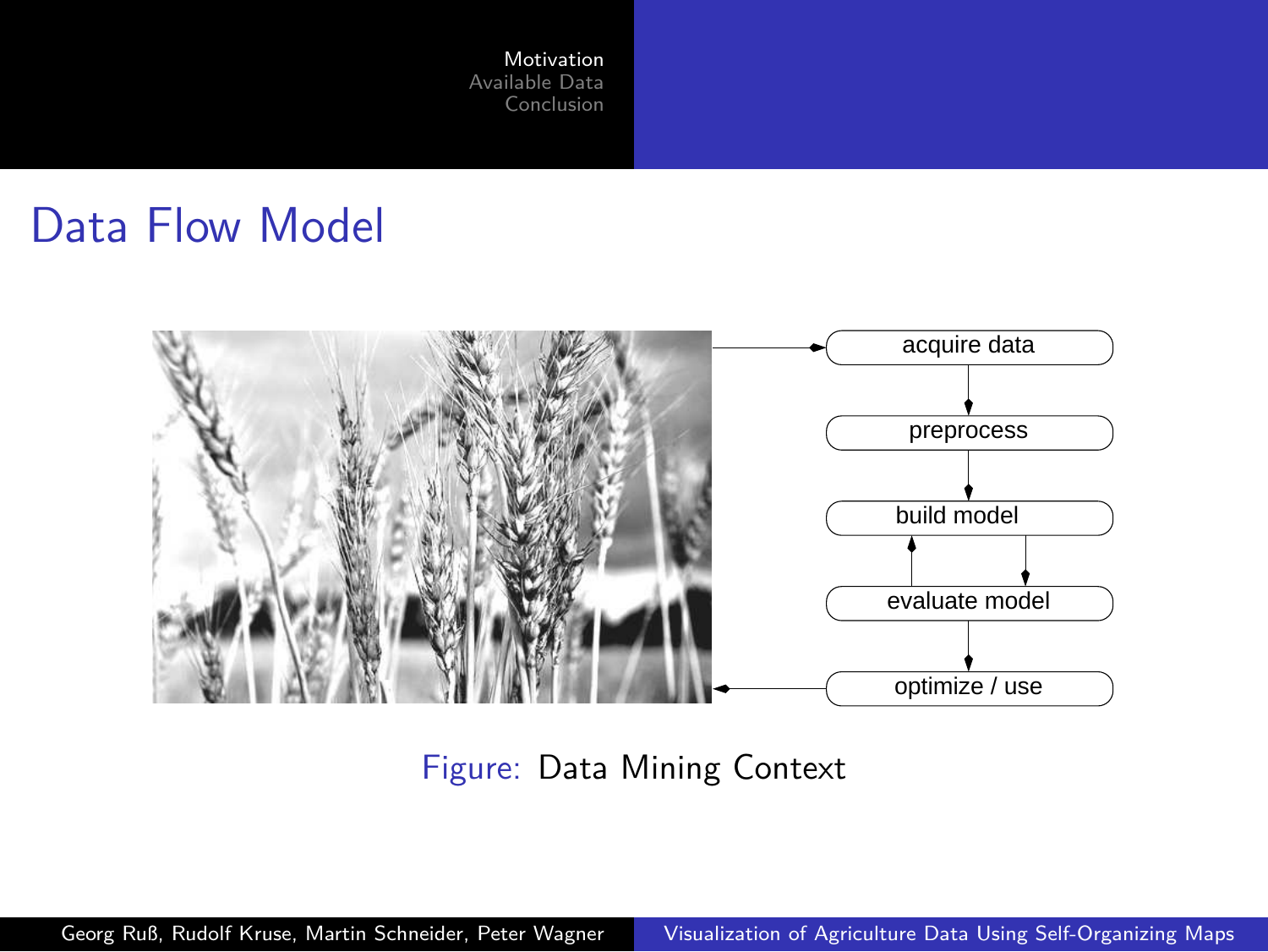

# Nitrogen Fertilizer

- $\blacktriangleright$  easy to measure when manuring
- $\triangleright$  three points into the growing season where nitrogen fertilizer is applied
- <span id="page-3-0"></span> $\blacktriangleright$  three attributes: N1, N2, N3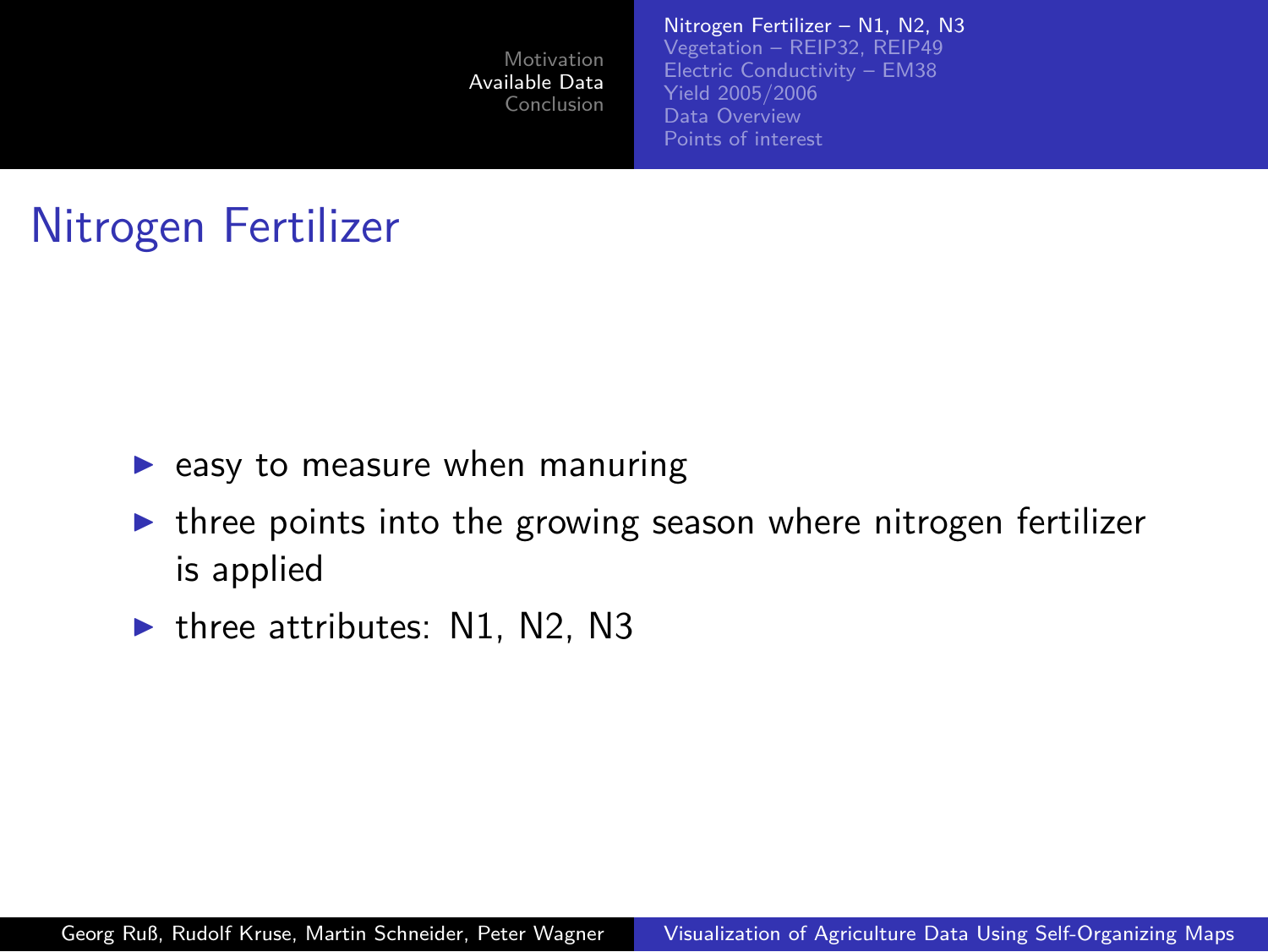

## Vegetation Measuring

- ▶ Red Edge Inflection Point
- $\triangleright$  second derivative value along the red edge region
- ▶ aerial photography or tractor-mounted sensor
- larger value means more vegetation
- measured before N2 and N3
- <span id="page-4-0"></span>▶ two attributes: REIP32, REIP49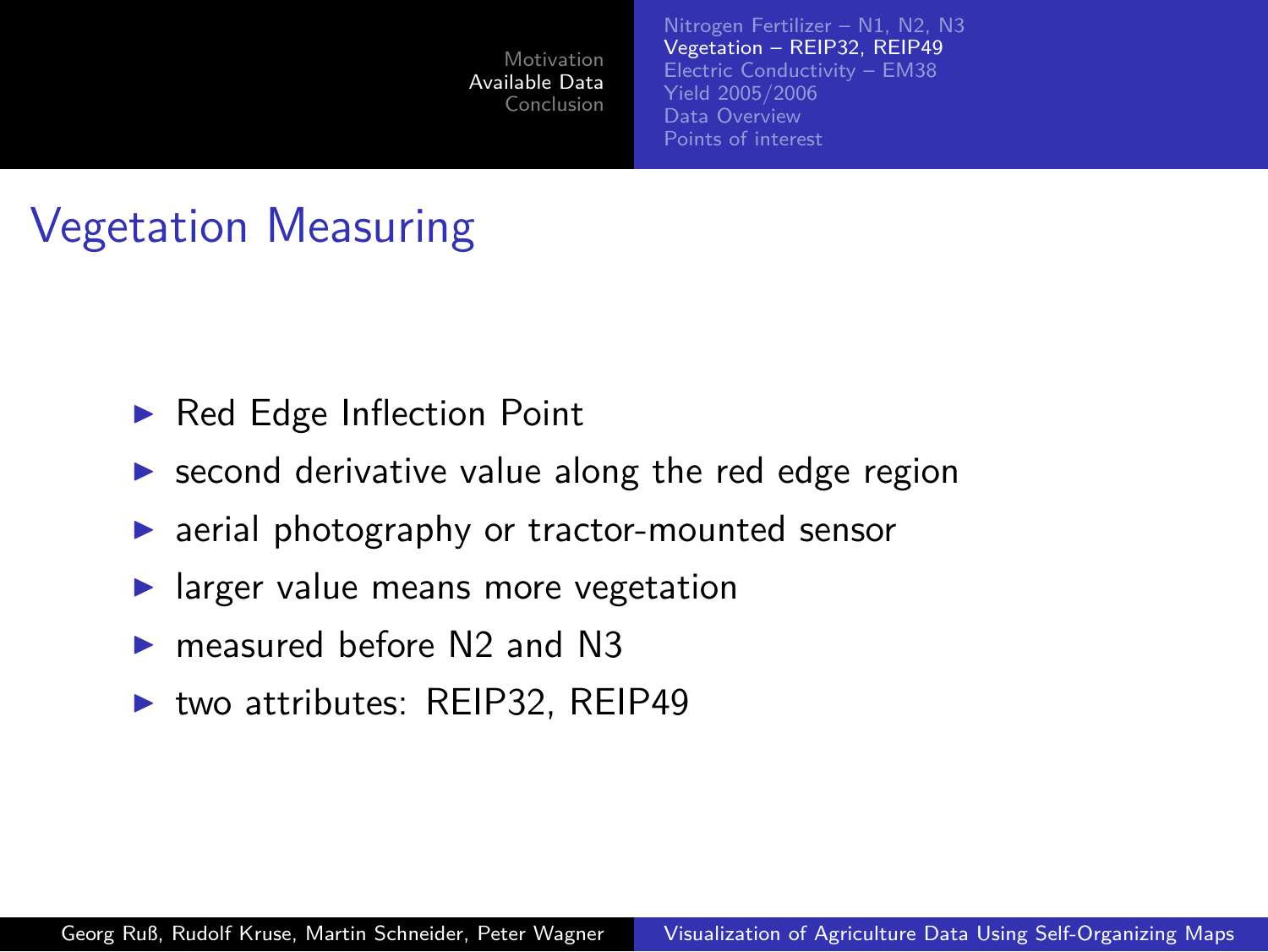[Motivation](#page-1-0) [Available Data](#page-3-0) [Conclusion](#page-16-0) [Nitrogen Fertilizer – N1, N2, N3](#page-3-0) [Vegetation – REIP32, REIP49](#page-4-0) [Electric Conductivity – EM38](#page-5-0) [Yield 2005/2006](#page-6-0) [Data Overview](#page-7-0) [Points of interest](#page-10-0)

## Electric Conductivity

- measure apparent conductivity of soil down to 1.5m
- uses commercial sensors
- <span id="page-5-0"></span> $\triangleright$  one attribute: EM38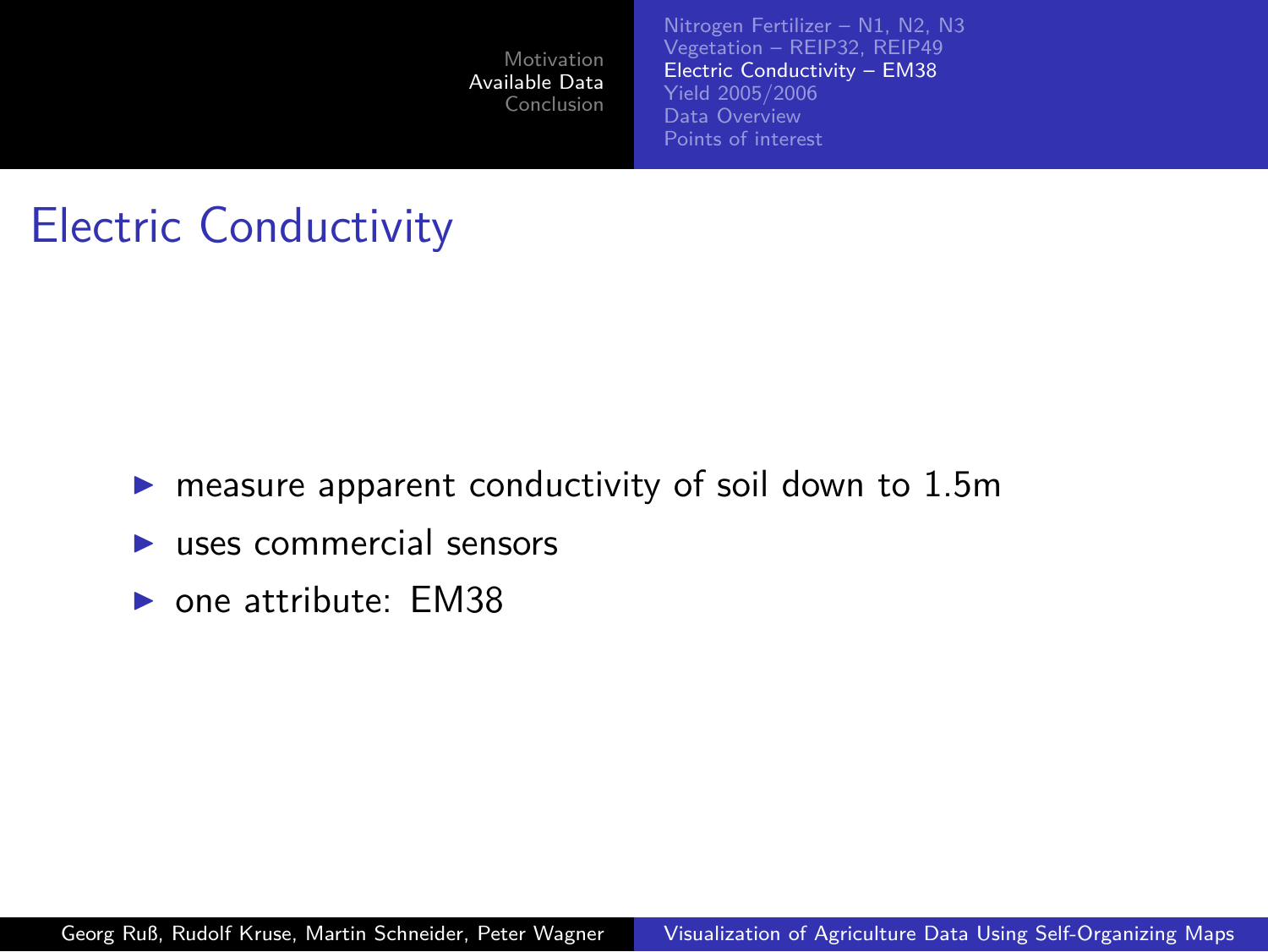

## Yield

- measure yield when harvesting
- ▶ data from 2005 (previous year) and 2006 (current year)
- <span id="page-6-0"></span>two attributes: Yield05, Yield06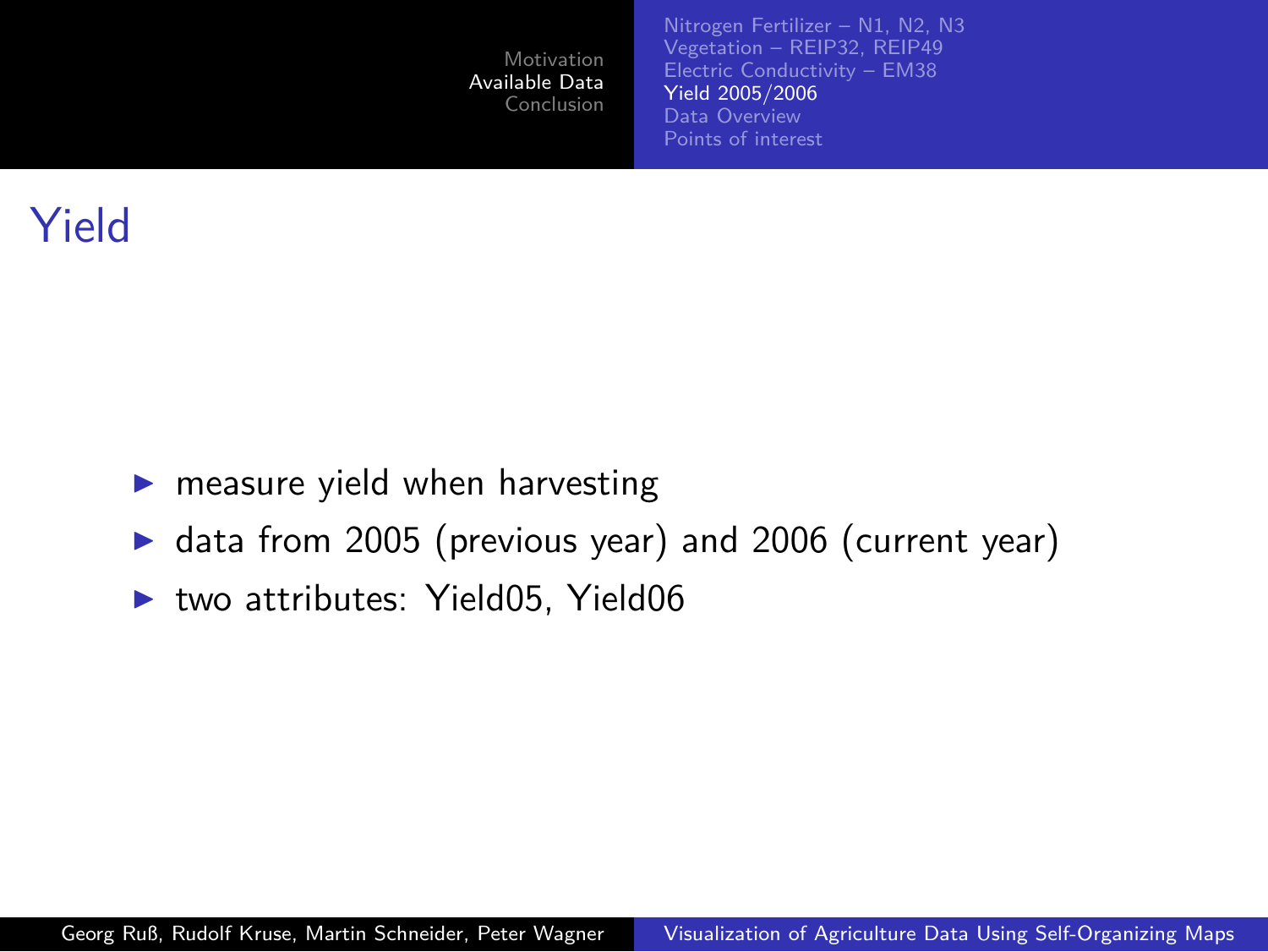[Nitrogen Fertilizer – N1, N2, N3](#page-3-0) [Vegetation – REIP32, REIP49](#page-4-0) [Electric Conductivity – EM38](#page-5-0) [Yield 2005/2006](#page-6-0) [Data Overview](#page-7-0) [Points of interest](#page-10-0)

#### Data overview, F131 data set

#### <span id="page-7-0"></span>Table: Data overview, F131

| F <sub>131</sub>    | min   | max   | mean  | std   | Description                                |
|---------------------|-------|-------|-------|-------|--------------------------------------------|
| YIELD <sub>05</sub> | 1.69  | 10.68 | 5.69  | 0.93  | vield in 2005                              |
| EM38                | 51.58 | 84.08 | 62.21 | 8.60  | electrical conductivity of soil            |
| N1                  | 47.70 | 70    | 64.32 | 6.02  | nitrogen fertilizer applied at first date  |
| N <sub>2</sub>      | 14.80 | 100   | 51.71 | 15.67 | nitrogen fertilizer applied at second date |
| N <sub>3</sub>      | 0     | 70    | 39.65 | 13.73 | nitrogen fertilizer applied at third date  |
| REIP32              | 719.6 | 724.4 | 722.6 | 0.69  | red edge inflection point vegetation index |
| REIP49              | 722.3 | 727.9 | 725.8 | 0.95  | red edge inflection point vegetation index |
| YIELD06             | 1.54  | 8.83  | 5.21  | 0.88  | vield in 2006                              |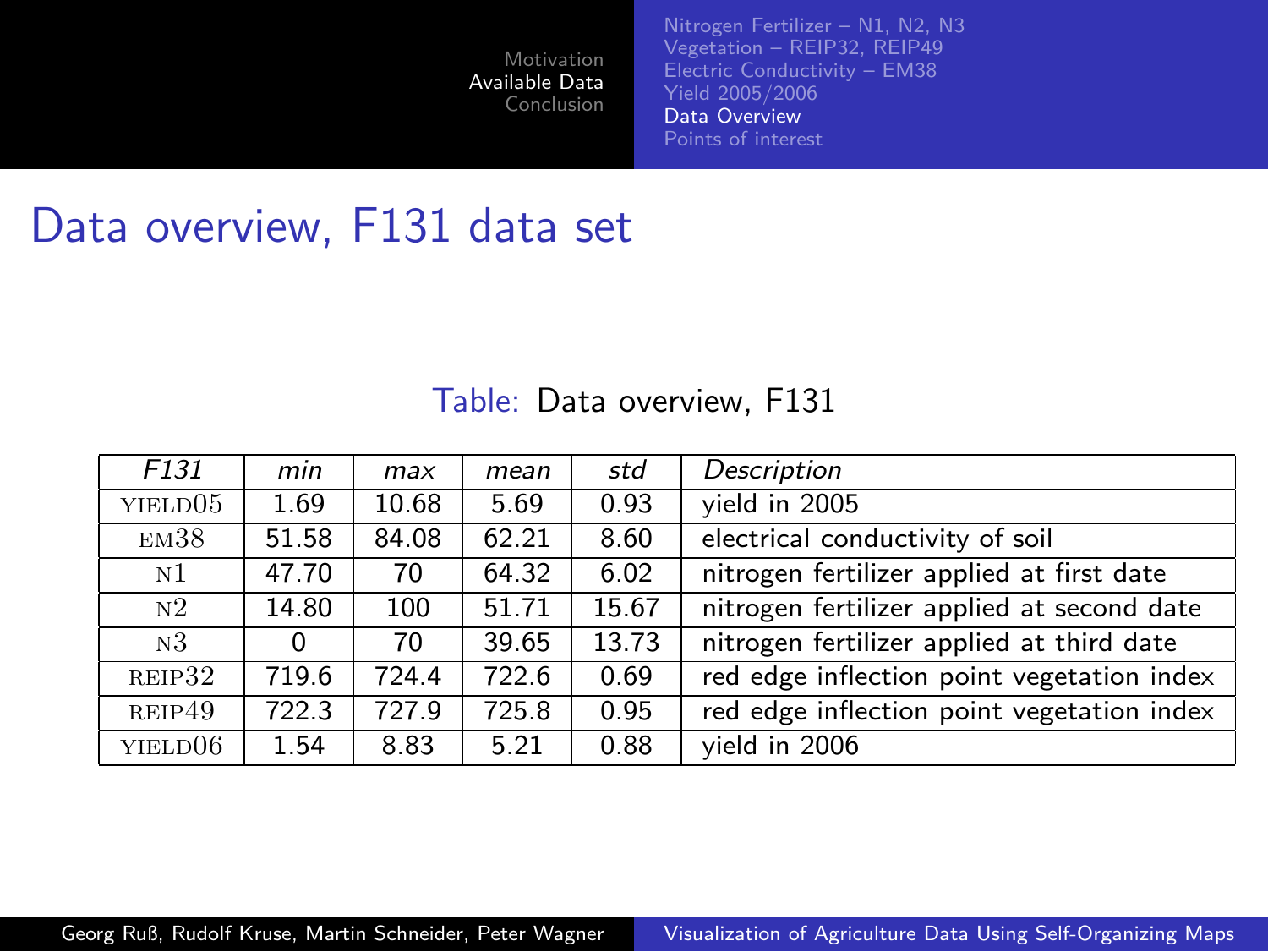

## Fertilization Strategies

- ▶ uniform treatment
	- $\triangleright$  same amount of fertilizer at each part of the field
- $\blacktriangleright$  neural network predictor
	- $\triangleright$  uses collected past data to predict yield
	- $\triangleright$  this prediction is used to optimize fertilizer usage economically
	- ▶ different amounts of fertilizer are used for each part of the field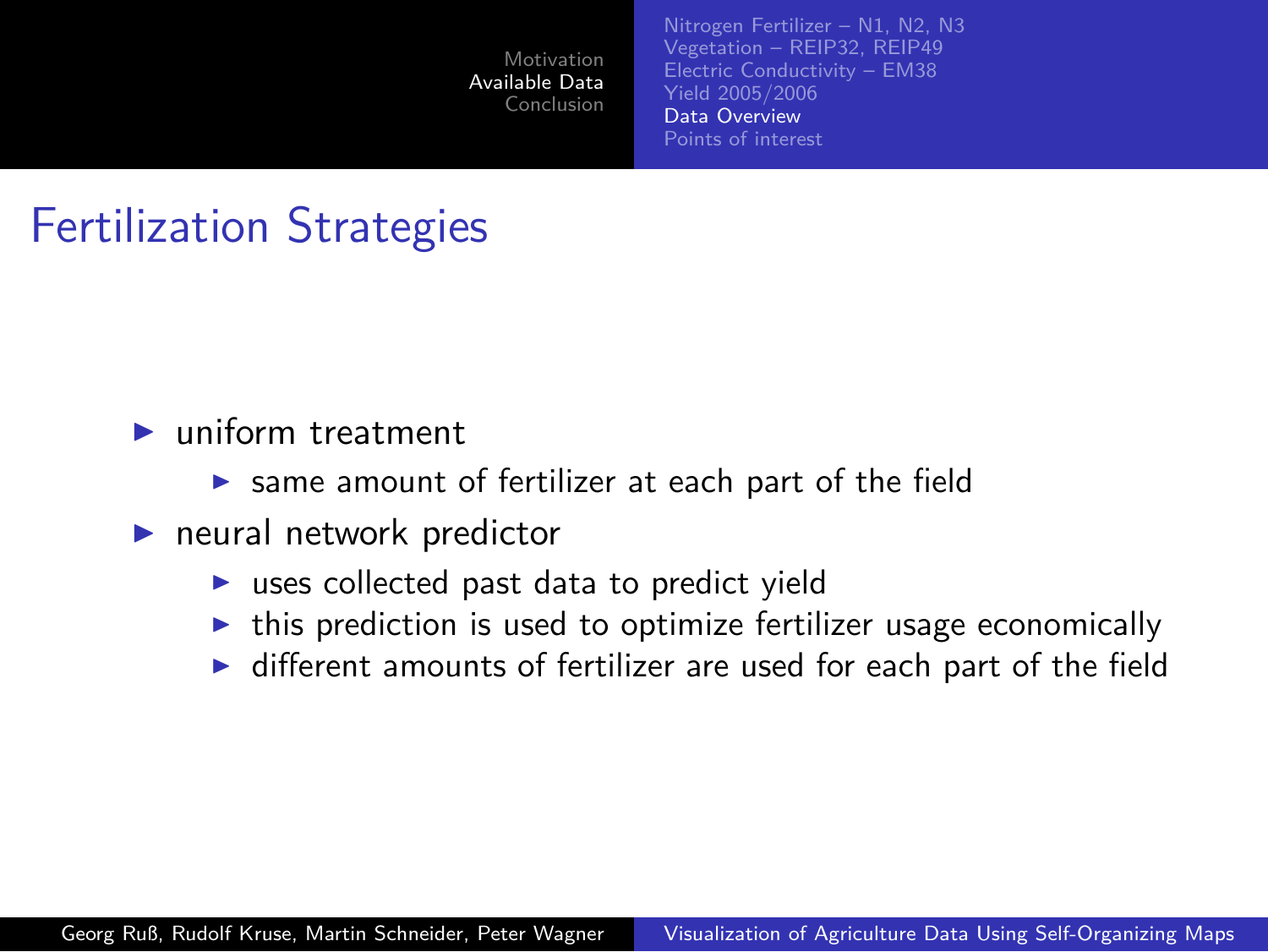| Motivation<br>Available Data<br>Conclusion | Nitrogen Fertilizer - N1, N2, N3<br>Vegetation - REIP32, REIP49<br>Electric Conductivity - EM38<br>Yield 2005/2006<br>Data Overview<br>Points of interest |
|--------------------------------------------|-----------------------------------------------------------------------------------------------------------------------------------------------------------|
|                                            |                                                                                                                                                           |

## Data split

Table: Overview on available data sets for specific fertilization strategies for different fields

| $F131-all$  | YIELD05, EM38, N1, REIP32, N2, REIP49, N3, YIELD06, fert. strategy |
|-------------|--------------------------------------------------------------------|
| $F131$ -net | subset of F131-all where fertilization strategy is neural network  |
| $F330-all$  | YIELD05, EM38, N1, REIP32, N2, REIP49, N3, YIELD06, fert. strategy |
| F330-net    | subset of F330-all where fertilization strategy is neural network  |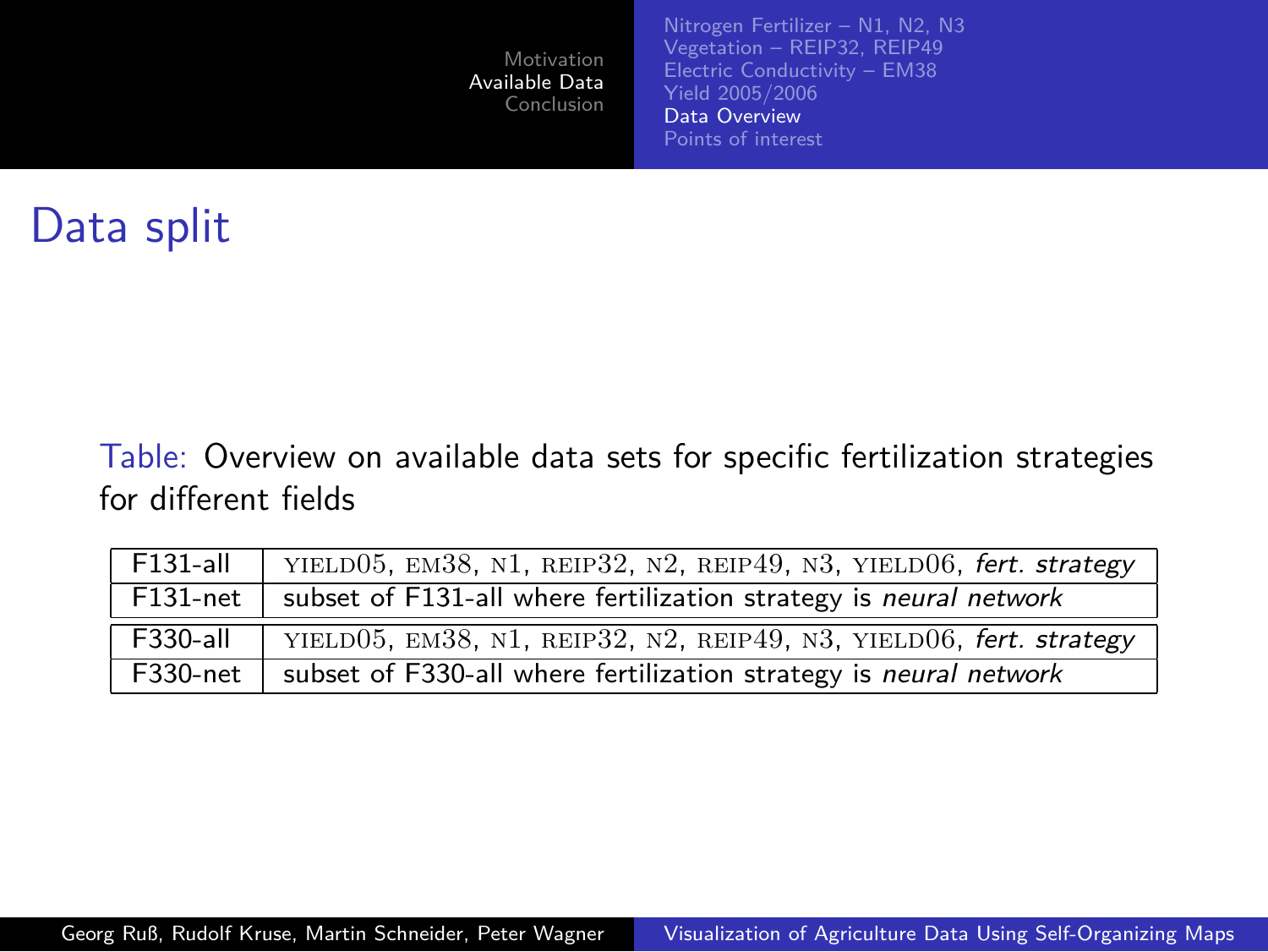

#### Research Questions

- ▶ How much does *fertilization* influence current-year yield?
- Correlation between data attributes that influences yield?
- <span id="page-10-0"></span> $\triangleright$  Similarity/Correlation between different fields?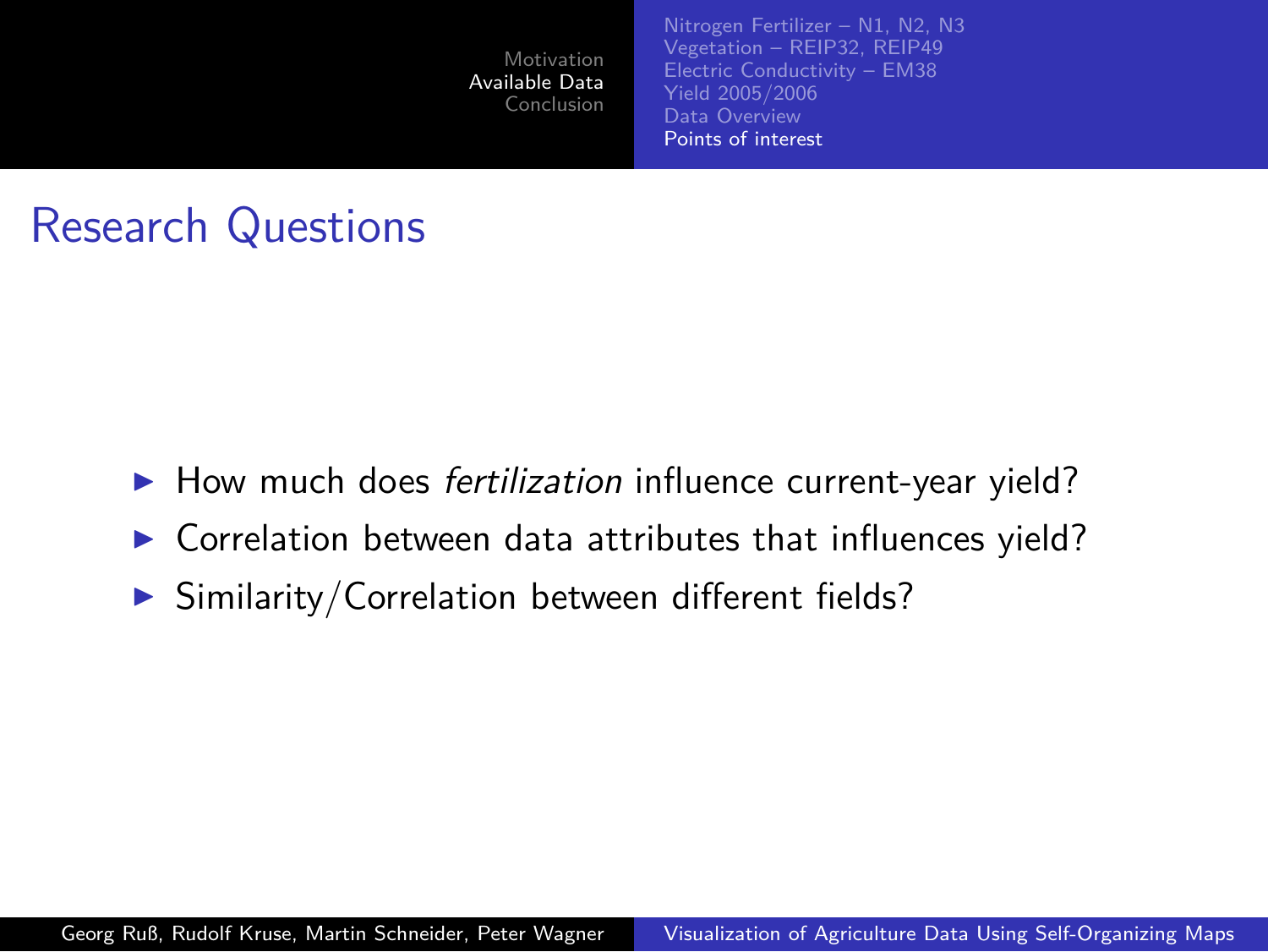[Nitrogen Fertilizer – N1, N2, N3](#page-3-0) [Vegetation – REIP32, REIP49](#page-4-0) [Electric Conductivity – EM38](#page-5-0) [Yield 2005/2006](#page-6-0) [Data Overview](#page-7-0) [Points of interest](#page-10-0)

#### Results for F131-all, Labels/U-Matrix



Figure: F131-all, U-Matrix and Labels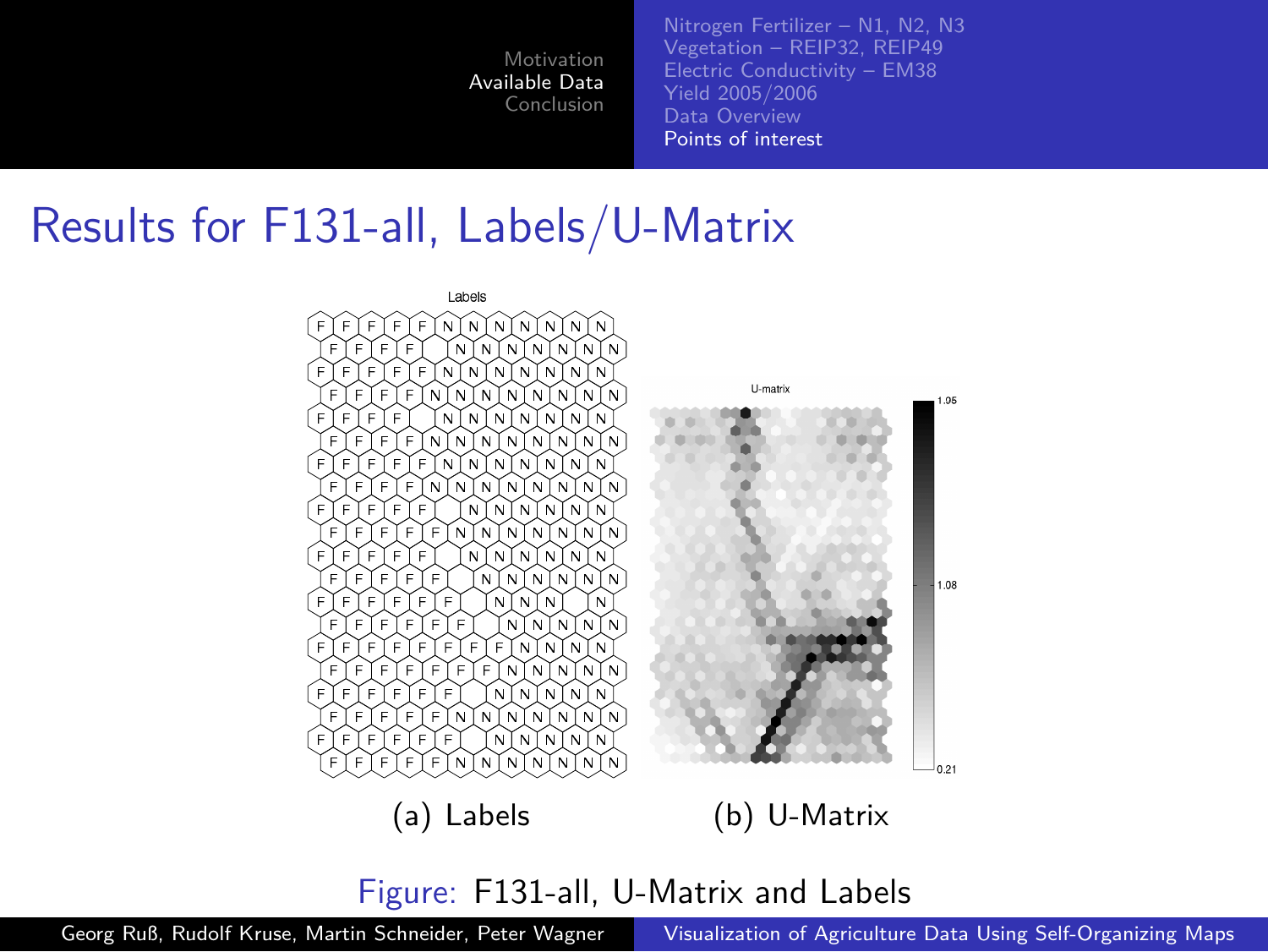[Nitrogen Fertilizer – N1, N2, N3](#page-3-0) [Vegetation – REIP32, REIP49](#page-4-0) [Electric Conductivity – EM38](#page-5-0) [Yield 2005/2006](#page-6-0) [Data Overview](#page-7-0) [Points of interest](#page-10-0)

#### Results for F131-all, Nitrogen



Figure: F131-all, n1, n2, n3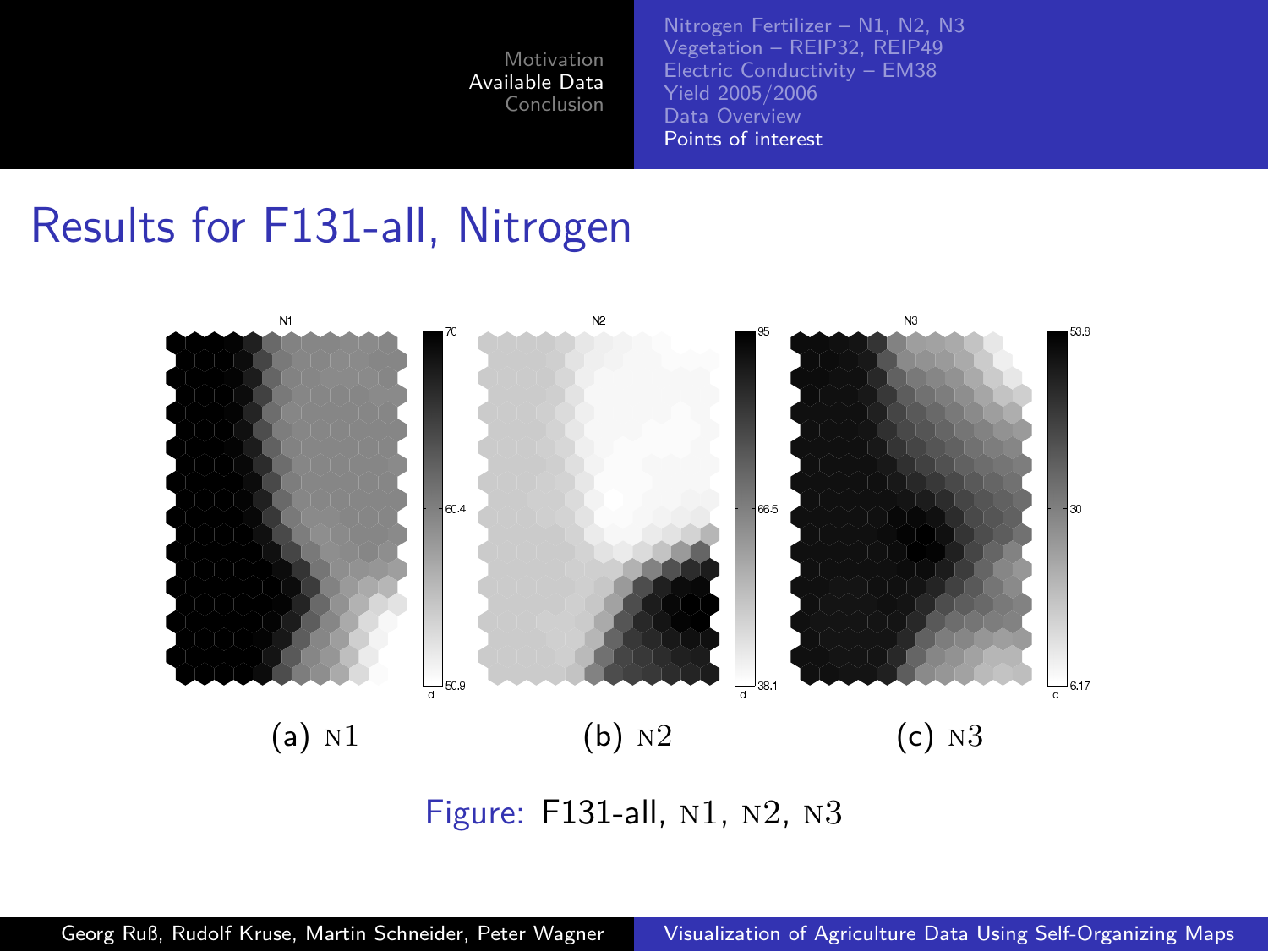[Nitrogen Fertilizer – N1, N2, N3](#page-3-0) [Vegetation – REIP32, REIP49](#page-4-0) [Electric Conductivity – EM38](#page-5-0) [Yield 2005/2006](#page-6-0) [Data Overview](#page-7-0) [Points of interest](#page-10-0)

#### Results for F131-all, REIP, Yield



Figure: F131-all, REIP49 vs. YIELD05 vs. YIELD06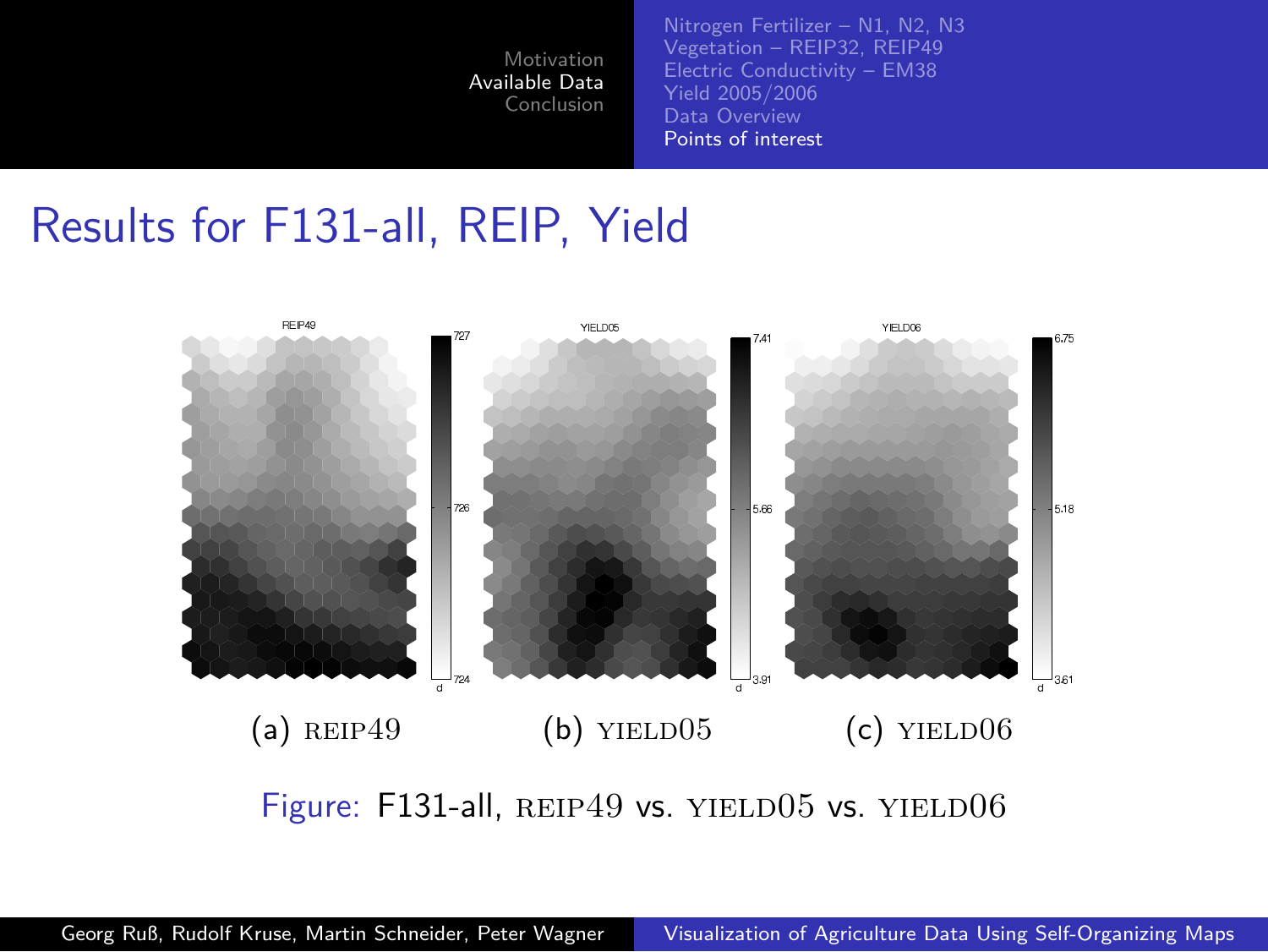[Nitrogen Fertilizer – N1, N2, N3](#page-3-0) [Vegetation – REIP32, REIP49](#page-4-0) [Electric Conductivity – EM38](#page-5-0) [Yield 2005/2006](#page-6-0) [Data Overview](#page-7-0) [Points of interest](#page-10-0)

#### Results for F131-net



Figure: F131-net, YIELD05, N1, N2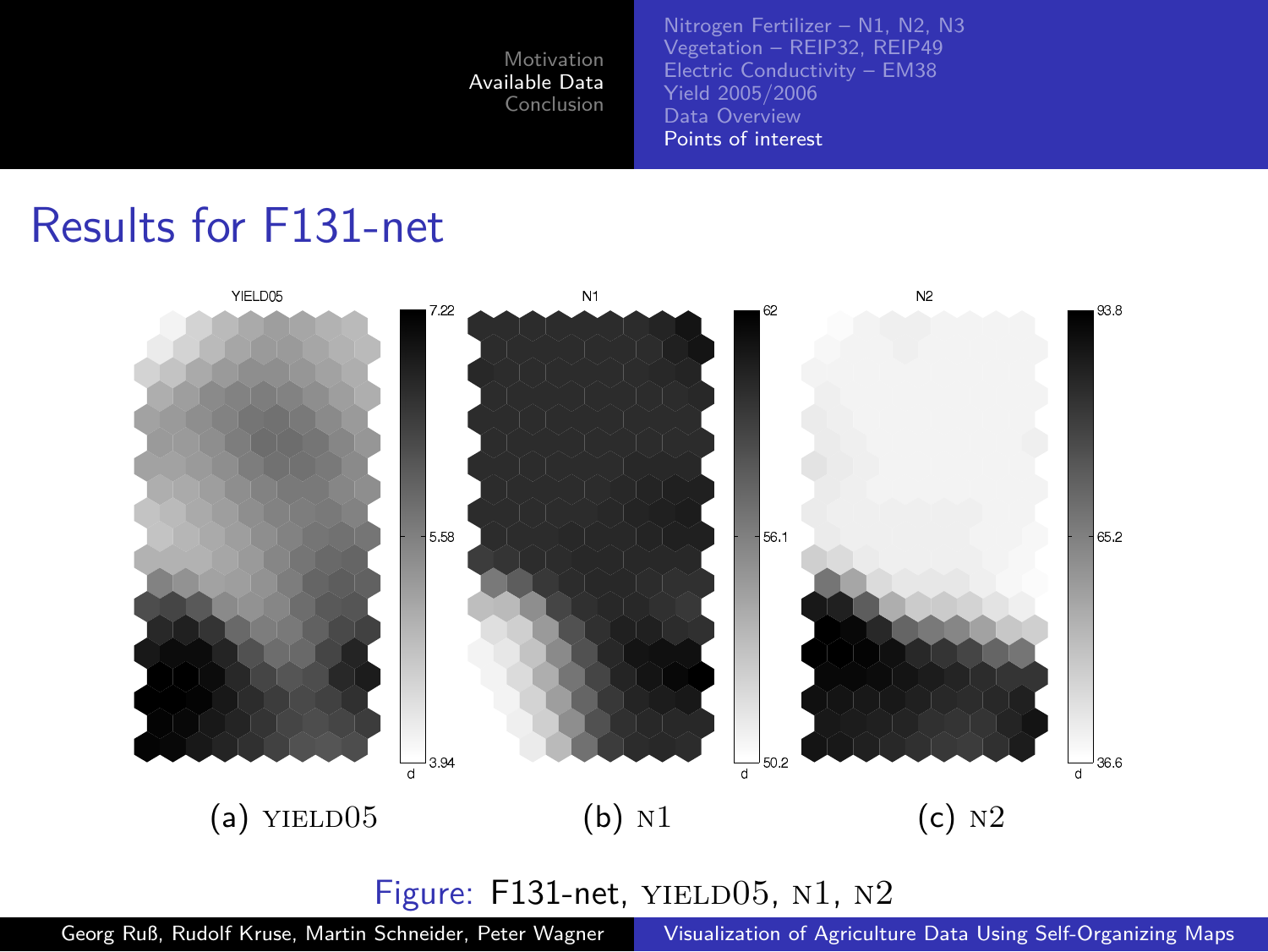[Nitrogen Fertilizer – N1, N2, N3](#page-3-0) [Vegetation – REIP32, REIP49](#page-4-0) [Electric Conductivity – EM38](#page-5-0) [Yield 2005/2006](#page-6-0) [Data Overview](#page-7-0) [Points of interest](#page-10-0)

#### Results for F131-net